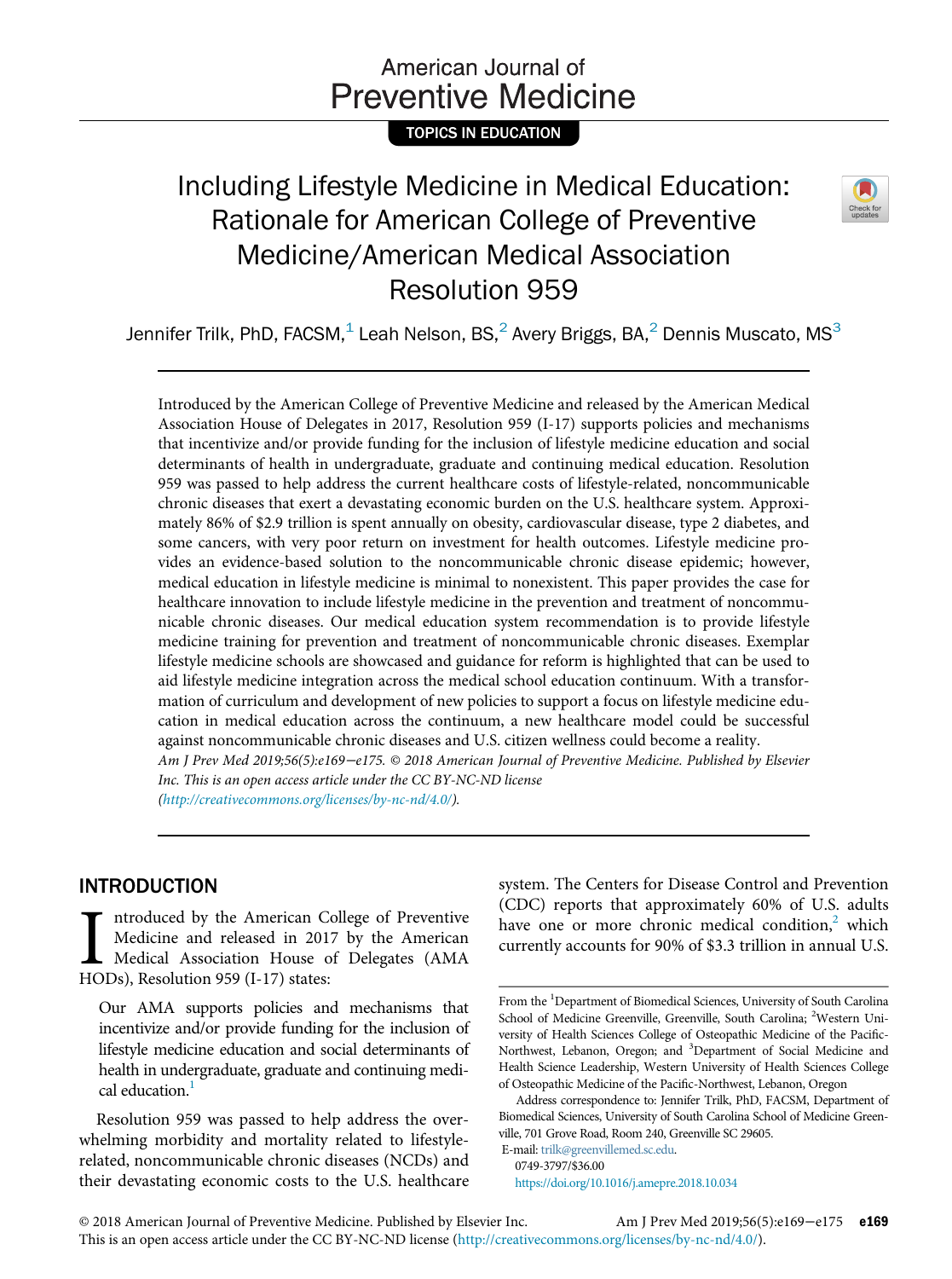healthcare expenditures.<sup>[3,4](#page-5-0)</sup> Between 2009 and 2012, the national annual cost of cardiovascular disease and stroke was \$316.6 billion<sup>[5](#page-5-1)</sup>; diabetes, \$245 billion<sup>6</sup>; cancer care, \$15[7](#page-5-3) billion<sup>7</sup>; smoking, more than \$289 billion; and obesity,  $$300$  billion,<sup>[8](#page-5-4)</sup> with  $$1,429$  greater annual medical costs per person than a person of normal weight.<sup>9</sup> Obesity-associated comorbidities account for 45% of all cases of hypertension, 18% of hypercholesterolemia, 35% of heart disease, and 85% of type 2 diabetes.<sup>10</sup> Unfortunately, it is estimated that 45% of the U.S. population will be obese by  $2035$ .<sup>[11](#page-5-7)</sup> Additionally, annual cost of physical inactivity is approximately  $$117$  billion.<sup>[12](#page-5-8)</sup> The current morbidity, mortality, and costs of lifestylerelated NCDs reflect a failed healthcare model that primarily addresses disease symptoms via pharmaceuticals and expensive medical procedures.

Healthcare needs a new model that includes physicians counseling patients on NCD prevention and treatment in lieu of symptomatic disease management. However, patient encounter survey studies throughout the last 2 decades suggest that most standard-of-care treatments and medical advice given have not addressed the root cause or prevention of NCDs. In a 1999 survey of more than 12,000 patients, only 42% of obese adults received counseling from their healthcare provider to lose weight.<sup>[13](#page-5-9)</sup> A 2004 study found that patient encounter time spent on lifestyle behavior discussion, such as diet, exercise, and smoking, was on average less than 1 minute per topic, $14$  and in a 2005 cross-sectional observational study of eight family medicine practices, weight loss was addressed 33% of the time[.15](#page-5-11) A 2012 study found that only 32% of patients said their physician provided physical activity counseling. $16$ 

Because peer-reviewed evidence supports the clinical practice of using lifestyle medicine to treat and prevent  $NCDs$ ,<sup>17</sup> transitioning to a prevention-oriented, reversal-of-disease/standard-of-care model may help individuals recover from the significant financial and morbidity/mortality costs related to NCDs. However, to date lifestyle medicine has been a relatively unknown approach for mainstream physicians.

# WHAT IS LIFESTYLE MEDICINE?

Lifestyle medicine (nutrition, physical activity, behavior change, sleep health, tobacco cessation, responsible alcohol use, emotional wellness, and stress reduction) is an evidence-based, clinical discipline that emphasizes physician counseling on the adoption of healthy lifestyle behaviors and activities in patients.<sup>[17](#page-5-13)</sup> From Hippocrates's purported pronouncement, "Let food be thy medicine, and medicine thy food," lifestyle medicine principles for health outcomes have been examined in

observational as well as intervention studies of wholefood, plant-based diets and lifestyle [medic](#page-5-14)ine from early times to throughout the 21st century.<sup>18−20</sup> The term lifestyle medicine was first associated with health outcomes in relation to smoking and cancer at a 1989 Brussels Conference on indoor air quality. $21$  The discipline gained momentum with the study by Ornish et al. $^{22}$  $^{22}$  $^{22}$  in 1998 reporting reversal of coronary artery disease in patients adhering to an intensive, non-pharmaceutical lifestyle modification. Mishra and colleagues $^{23}$  $^{23}$  $^{23}$  showed that 18 weeks of a low-fat, plant-based dietary intervention in more than 20,000 people significantly improved body weight, plasma lipids, and glycemic control in diabetics. Significant improvement of medical risk factors including body weight, blood pressure, resting heart rate, total cholesterol, and low-density lipoprotein cholesterol in men and women with coronary artery disease are possible after lifestyle interventions. $24$  Additional substantive population studies demonstrate that adopting a healthy lifestyle may prevent 90% of all heart disease<sup>25</sup> (including 81% of heart attacks); 50% of strokes; 93% of diabetes; and 36% of cancers<sup>[26](#page-5-20)</sup> and may decrease mortality in overweight/obese groups, with survival improving each time a new healthy habit is added.<sup>27</sup> As the American College of Lifestyle Medicine  $(ACLM)^{17}$  $(ACLM)^{17}$  $(ACLM)^{17}$ founders understood in 2004, the proposed mechanisms for lifestyle medicine are that the human body may heal itself when proper diet and physical activity are implemented and tobacco use, alcohol misuse, and stress are removed.

Despite HHS and U.S. Preventive Services Task Force statements that primary care is an effective place to address lifestyle-related conditions, physician training in lifestyle medicine is scarce or nonexistent.<sup>28,29</sup> The purpose of this paper is to provide the case for AMA HODs Resolution 959 through the voices of practicing physicians, residents, medical students, administrators, and institutional leaders, as well as to describe programs and resources that further support Resolution 959 and lifestyle medicine in medical education.

# VOICES FROM THE FIELD

#### **Physicians**

Although physicians believe it is their responsibility to educate patients on lifestyle modifications and to implement prevention into routine patient care, they cite lack of knowledge, clinical skills, time, and the available resources/reimbursement models as barriers to suc-cess.<sup>[30](#page-5-23)</sup> Most providers do not receive the necessary training to provide nutrition/lifestyle medicine education and counseling to their patients with NCDs. $31$  A 2002 survey of U.S. allopathic medical schools found that only 13%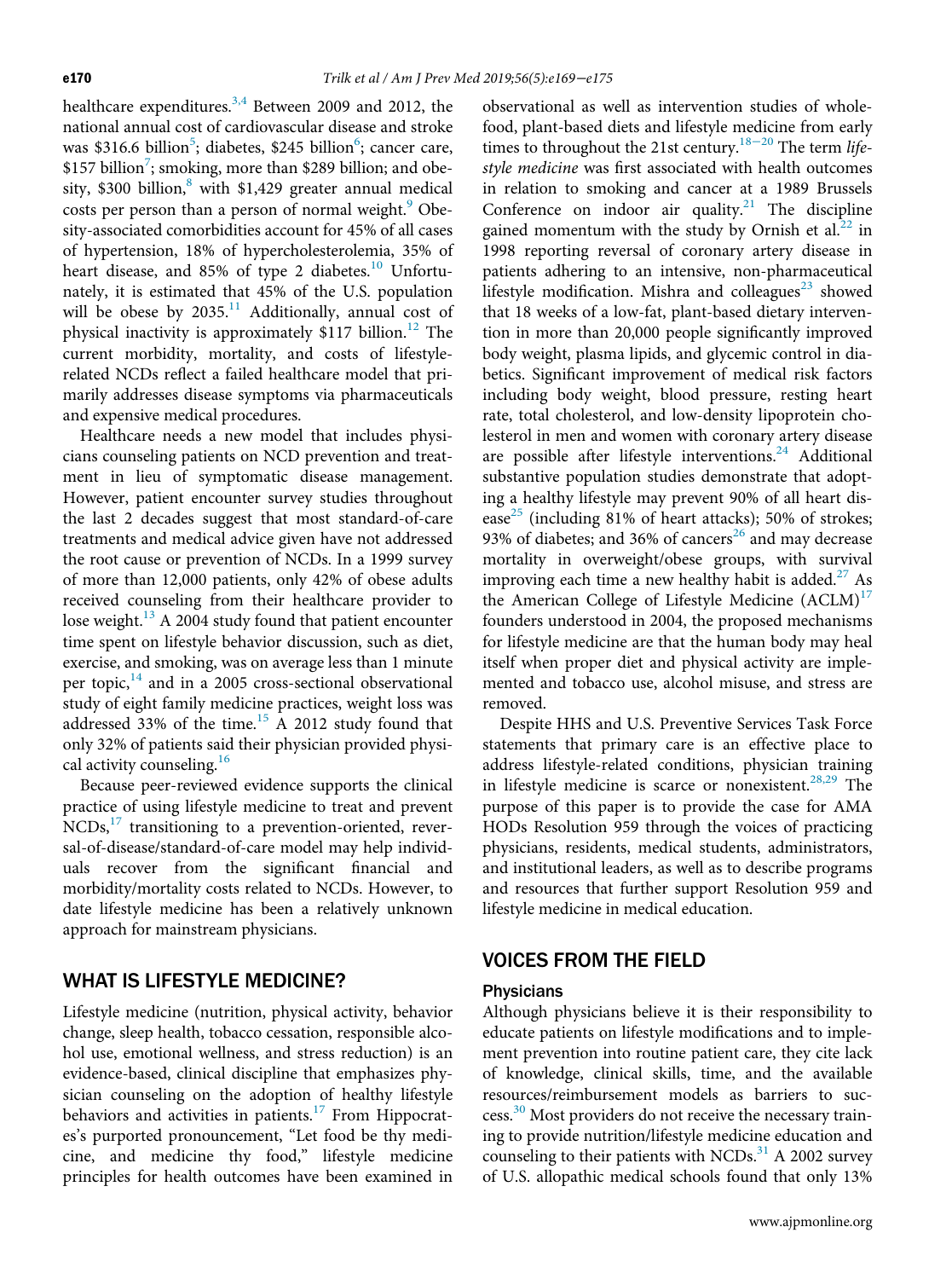included physical activity and wellness in the curricu-lum.<sup>[32](#page-5-25)</sup> Veterans Affairs physicians state that the biggest obstacle faced for providing counseling about diet and exercise was insufficient obesity education in medical school and residency.<sup>[33](#page-5-26)</sup> Fortunately, VA physicians who practiced positive personal habits were more likely to counsel their patients on positive habits, and patients were more likely to accept advice from VA physicians who were not themselves obese.<sup>[33](#page-5-26)</sup>

In addition to inadequate training and time, physicians also cite lack of patient compliance and compensation as barriers to providing care,  $34$  which discourages physicians and subsequently leads to less nutrition counseling with patients. $13,15$  This domino effect places additional burden on the healthcare system by increasing staff time, hospital room, and equipment allocation to NCDs, evidenced by the estimated 10.6 additional hours/day needed to treat the ten most prevalent chronic diseases.<sup>[35](#page-5-28)</sup> This lack of time and resources available for other patients can lead to physician burnout.

#### **Residents**

Survey studies demonstrate that residents believe it is within their scope of practice to counsel patients on life-style but do not feel qualified to do so.<sup>[36](#page-5-29)−40</sup> Although 77% of internal medicine residents acknowledged that nutrition discussions should be a part of primary care visits and 94% thought it their duty to address nutrition issues, only 14% felt they had the training necessary to do so.<sup>[36](#page-5-29)</sup> Seventy-seven percent of Accreditation Council for Graduate Medical Education Residency Program directors felt that nutritional knowledge required for practice was not acquired through graduate medical education, that they themselves did not have adequate knowledge, and that continued advanced education in clinical nutrition should be implemented into residency program curricula.<sup>[37](#page-5-30)</sup> Although internal medicine residents believed obesity and its comorbidities have vast medical consequences, they felt they lacked guidelines and training for assessing, diagnosing, and treating patients with obesity, which subsequently resulted in negative opinions about providing adequate care to patients.<sup>[38](#page-5-31)</sup> Additionally, although 76% of residents felt they knew reasons physical fitness should be a priority, and 88% understood the benefits, less than 50% felt confident in their knowledge to create and implement the exercise prescription for their patients or even them-selves.<sup>[39](#page-5-32)</sup> At the 2015 ACLM conference, 94% of residents surveyed considered the current medical education model to be insufficient; surprisingly, many of these residents were not familiar with the Lifestyle Medicine Core Competencies.<sup>[40](#page-5-33)</sup>

# May 2019

# Medical School Students

The problems voiced by physicians and residents stem from a lack of a foundational lifestyle medicine training in the undergraduate medical education. For example, despite the efforts of the NIH-funded Nutrition Academic Award, $41$  and consensus that nutrition knowledge is essential for physicians to counsel their patients on prevention of NCDs, many medical students feel they do not receive adequate training in medical school. $42$ Results from a survey that tracked U.S. medical students from Year 1 to 4 demonstrated that medical students came into school believing nutrition counseling and education was very important and would play a major role in their careers; however, by their fourth year, less than 50% felt this to be true, only 19% felt they had received adequate nutrition counseling training, and only 17% reported regular use of nutrition counseling in their patient encounters.<sup>[43](#page-6-1)</sup> Results also demonstrated a strong positive correlation with the student's healthy personal practices and clinical prevention and nutrition counsel-ing for their patients.<sup>[43](#page-6-1)</sup> Administratively, only 10% of medical educator deans and directors perceived that their students had the competency and skill to create and prescribe an exercise prescription for health; only 47% of the deans/directors ranked the ability to develop and prescribe an exercise prescription as important.<sup>[44](#page-6-2)</sup>

The above survey studies highlight the contemporary lack of training and perceived importance for lifestyle medicine in undergraduate medical education. Students who matriculate into a traditional curriculum that is deficient in lifestyle medicine training in pre-clinical years as well as in third- and fourth-year clerkships (in which clerkship directors and faculty also are not lifestyle medicine trained) will have a gap in essential knowledge, skills, and attitudes needed to transition into residency.

#### Clinics, Hospital Systems, and Health Insurance

The burden of NCDs on clinics, hospital systems, and health insurers across the U.S. is substantial. Medicare attributes more than 99% of its expenditures to NCDs and Medicaid, 83%.<sup>45</sup> Individuals with NCDs account for 76% of all physician visits, 81% of hospital admissions, and 91% of prescription costs.<sup>45</sup> It also is estimated that in an insured population, 20% of the population accounts for 80% of all healthcare spending. $46$  This leads to increased insurance premiums to accommodate the expansion of the expensive risk pool. Drastic reduction of the cost to insurance companies could be a reality with the prevention of NCDs, reducing the amount of funds needed to treat patients chronically. The savings may also create a trickle-down effect to consumers, who are currently faced with often impossible healthcare expenses, leaving many under- and un-insured.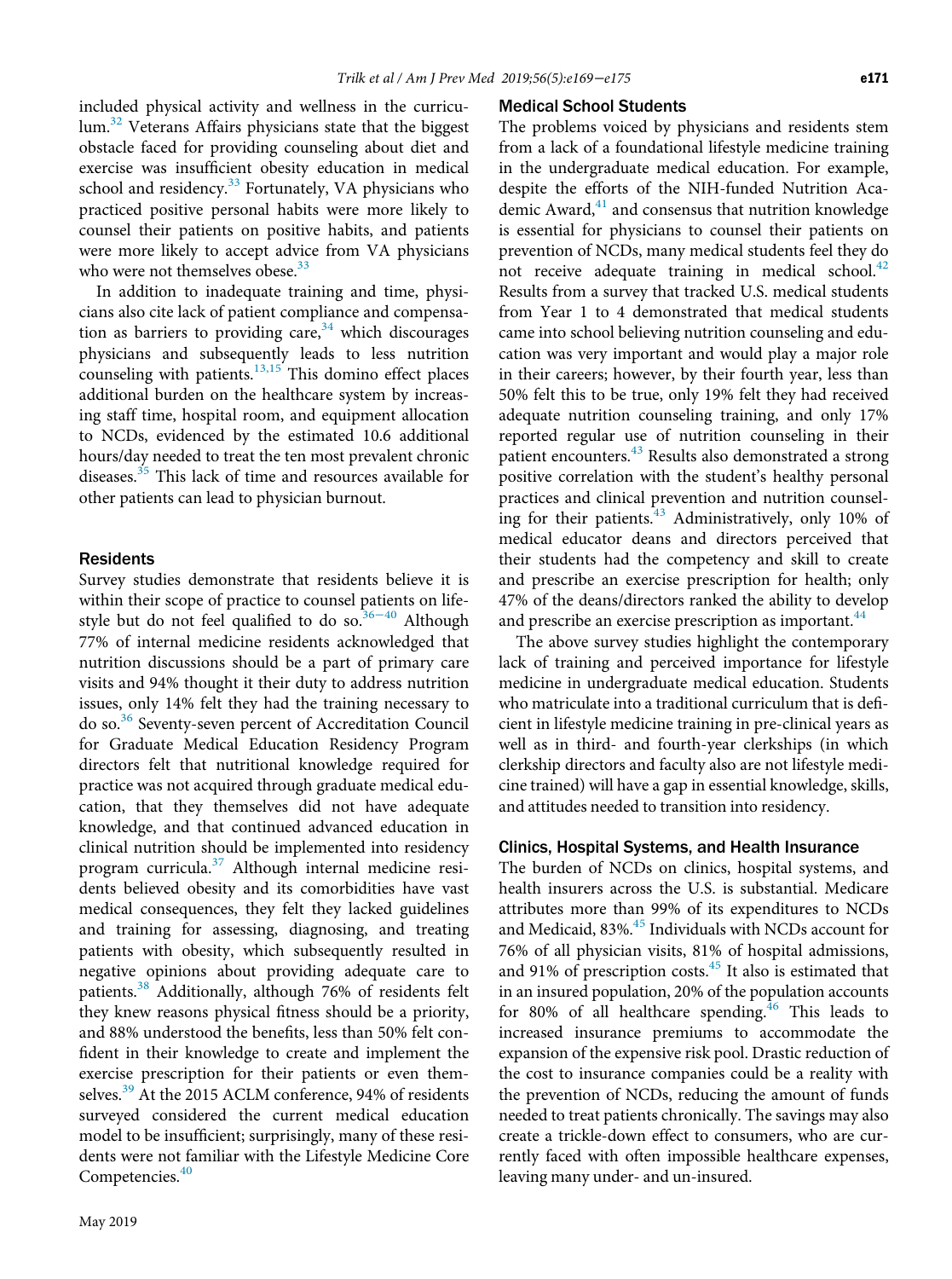### GUIDANCE FOR REFORM

### U.S. Medical Education Curricular Reform for Lifestyle Medicine

Recent advances in curricular reform are starting to emerge. In 2010, JAMA published "Physician Competencies for Prescribing Lifestyle Medicine," listing categories of leadership, knowledge, assessment skills, management skills, and use of office and community support as competencies needed for graduating medical professionals.<sup>47</sup> The Bipartisan Policy Center's white paper "Teaching Nutrition and Physical Activity in Medical School: Training Doctors for Prevention-Oriented Care" summarized a 2013 panel discussion that included representatives from the Bipartisan Policy Center, Alliance for a Healthier Generation, the American College of Sports Medicine, doctors, medical students, faculty, and administrators that articulated the learning needed to effectively engage with patients for behaviors change.[48](#page-6-6) At the 2013 New York Academy of Sciences' conference session, Capacity Building in Nutrition Science: Revisiting the Curricula for Medical Professio-nals,<sup>[49](#page-6-7)</sup> Kohlmeier identified state-of-nutrition education in U.S. medical schools, discussed current education models, and cautioned on the negative consequence of solely teaching basic science/biochemical nutrition, as clinical application may not be addressed.<sup>[49](#page-6-7)</sup> Kushner et al.[50](#page-6-8) suggested medical schools employ a physician/ nutrition specialist or registered dietitian experienced in clinical nutrition and motivational interviewing to adequately train medical students. Both Kohlmeier and Kushner recommended that nutrition training be integrated longitudinally into the biomedical science organ system courses, the clinical skills test, and the clerkship  $rotations.<sup>49,50</sup>$  $rotations.<sup>49,50</sup>$  $rotations.<sup>49,50</sup>$ 

In 2016, the American Heart Association released a scientific statement, "Medical Training to Achieve Competency in Lifestyle Counseling: An Essential Foundation for Prevention and Treatment of Cardiovascular Disease and Other Chronic Medical Conditions," which proposes a framework for U.S. medical school deans/ program directors to integrate learning objectives that will improve lifestyle counseling competency among future physicians.<sup>51</sup> In 2018, the American Heart Association also released "Medical Nutrition Education, Training, and Competencies to Advance Guideline-Based Diet Counseling by Physicians," identifying specific nutrition competencies and information for heart disease prevention with resources for implementing nutritional education, with continuing medical education resources described.<sup>[52](#page-6-10)</sup>

Although nutrition has most frequently been addressed, all components of lifestyle medicine, such as

physical activity/exercise,<sup>[53](#page-6-11)</sup> smoking cessation, and mindfulness/stress management should equally be implemented in a longitudinal format, as it pertains to relevant organ systems for preventing/treating NCDs. For example, lack of mental wellness is often a comorbidity with physical illness. The Act-Belong-Commit campaign provides healthcare professionals and clinicians with a guideline for promoting mental health and combines the principles of: being physically Active; Belonging to a group or organization; and Committing to an activity, cause, or organization for increasing the sense of purpose for one's life.<sup>[54](#page-6-12)</sup> All lifestyle medicine principles should be addressed in medical school to support the importance of self-care, resilience, and mental wellness for the physician and their patients.

# Early Adopters: Exemplary Lifestyle Medicine Medical Schools

A number of medical schools have made remarkable advancements in lifestyle medicine education. The University of South Carolina School of Medicine Greenville integrates lifestyle medicine as required education across the undergraduate curriculum and in all biomedical and clinical science modules; which was included in the school's Liaison Committee on Medical Education accreditation process.<sup>[55](#page-6-13)</sup> Training includes mechanisms that explain lifestyle-related physiology of disease/prevention/treatment, methods of health behavior change, and models of team-based care with exercise physiologists, registered dieticians, and wellness coaches. Healthy student behaviors are encouraged through faculty-supported extracurricular exercise/physical activities as well as year-round cultivation of the organic garden.

Loma Linda University Health offers a 12-month lifestyle medicine fellowship,<sup>56</sup> a family medicine residency, a preventive medicine residency, and a combined family/preventive medicine residency, all heavily involved in lifestyle medicine training that includes multiple com-munity programs and outreach.<sup>[57](#page-6-15)</sup> In addition, they have a competitive lifestyle medicine track during medical school training that involves basic principles, didactic learning, culinary medicine experiences, and research in lifestyle medicine in the clerkship years.<sup>[58](#page-6-16)</sup>

Western University of the Health Sciences College of Osteopathic Medicine of the Pacific (COMP and COMP-Northwest), offers an elective longitudinal lifestyle medicine track across all years, learning best practices from clinicians who are currently incorporating lifestyle medicine in their clinical practices. Students are required to work on a capstone project to further grow their creativity and knowledge, giving them community-based lifestyle medicine experience.<sup>59</sup> The College of Osteopathic Medicine of the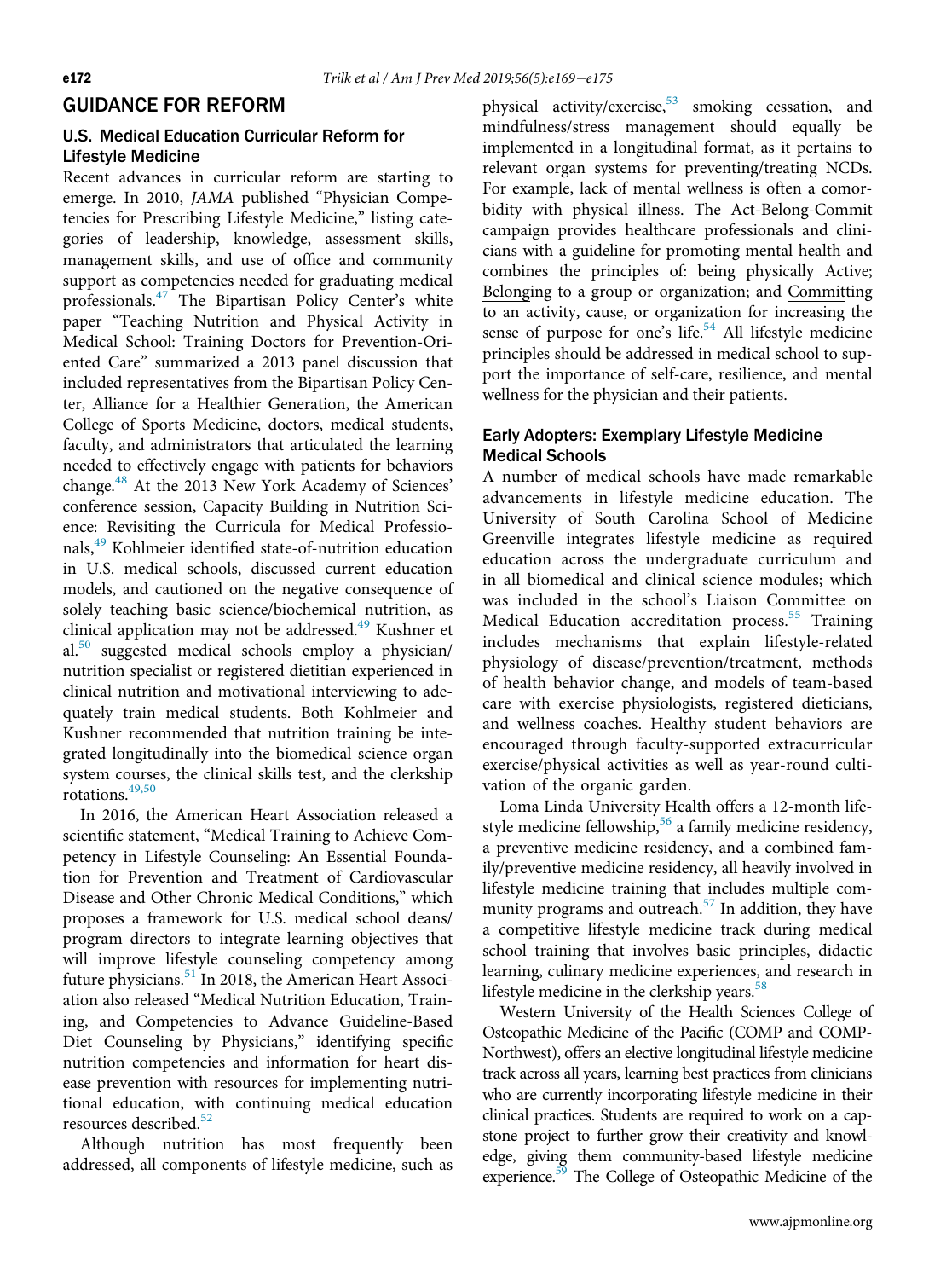Pacific also offers an elective series of nutrition in medicine lectures for first- and second-year students.<sup>[60](#page-6-18)</sup>

Harvard School of Medicine has adapted structured nutrition education in their medical school curriculum and has begun to teach other aspects of lifestyle medicine as part of an optional student-led, faculty member −advised, parallel curriculum. Their "Lunch and Learn" lectures include exercise risk stratification and prescription, doctor self-care, nutrition counseling, and the use of the coach approach.<sup>[61](#page-6-19)</sup>

The University of Texas Rio Grande Valley deploys a health equity−oriented general preventive medicine/ public health residency program that meets all American Council of Graduate Medical Education competency domains and demonstrates fidelity to mechanisms of community engagement, health equity, and the practice of lifestyle medicine.<sup>[62](#page-6-20)</sup>

Other noteworthy programs include the City University of New York School of Medicine, a 7-year BS/MD program that integrates lifestyle medicine throughout their curriculum and promotes a healthy lifestyle on campus to students by having two fitness centers, physical activity programs, weekly mindfulness sessions, and healthy food options.<sup>[63](#page-6-21)</sup> The University of Florida has an "Exercise is Medicine" lecture series in their medical school curriculum.<sup>[63](#page-6-21)</sup> Tulane School of Medicine is the home of the Goldring Center for Culinary Medicine, whose curriculum received the 2017 Health Innovators Award.<sup>[64,65](#page-6-22)</sup> The University of North Carolina offers an online Nutrition in Medicine curriculum, and the University of Colorado School of Medicine and Boston University School of Medicine are now integrat-ing nutrition into their medical school curriculum.<sup>[48](#page-6-6)</sup> Other schools/institutions offering lifestyle medicine or culinary nutritional training (or both types of training) include Stanford University,<sup>[63](#page-6-21)</sup> Johns Hopkins University, Florida State/Lee Health Family Medicine Resi-dency,<sup>[63](#page-6-21)</sup> Warren Alpert Medical School of Brown University,<sup>[66](#page-6-23)</sup> West Virginia University and the University of Toledo College of Medicine and Life Sciences,  $63$ University of Texas Medical School at Houston,<sup>[67](#page-6-24)</sup> and Northwestern University Feinberg School of Medi-cine.<sup>[68](#page-6-25)</sup> In summary, these are some examples of exemplary efforts made by medical schools to further lifestyle medicine education. A more comprehensive list of lifestyle medicine schools/residencies can be found on the ACLM website.<sup>[69](#page-6-26)</sup>

# <span id="page-4-0"></span>Lifestyle Medicine Board Certifications, American College of Lifestyle Medicine Residency Programs, and Resources for Change

<span id="page-4-1"></span>A driving force behind lifestyle medicine medical education is the American Board of Lifestyle Medicine's certification exam, launched in October 2017, and the 30-hour Lifestyle Medicine Core Competencies continuing medical education program provided the ACLM/American College of Preventive Medicine.<sup>70,71</sup> In addition, the Lifestyle Medicine Education Collaborative, a multi-organizational alliance that provides curricular resources, mentoring, and a robust partner community to help integrate lifestyle medicine education throughout the U.S and globally, $\frac{y}{2}$  is in partnership with the National Board of Medical Examiners to pilot a customized exam to address the efficacy and competencies of lifestyle medicine that could be implemented in the Step I exam.<sup>73</sup> Finally, ACLM, Loma Linda University Health, and Lifestyle Medicine Education Collaborative have been involved in the development of a lifestyle medicine residency curriculum to pilot at multiple medical universities and teaching hospitals to allow participating residents to be qualified to sit for the American Board of Lifestyle Medicine exam after completion of the curriculum. $74$ 

# CONCLUSIONS

Healthcare systems and providers continue to face formidable barriers to providing necessary NCD prevention and treatment to U.S. citizens, and the related burden of morbidity, mortality, and cost of care continues to climb, potentially leading to highly adverse effects on the U.S. economy. As resolved in the AMA HODs, medical school curriculum reform must include training in lifestyle medicine to resolve the inadequacies that exist in preparing physicians for the growing challenge of chronic diseases they will be expected to treat and prevent. With a transformation of curriculum and development of new policies to support lifestyle medicine education in medical education to equip medical providers with the tools they need, a new healthcare model could help successfully address NCDs and lead to wellness as a reality, while also improving the health and economy of the U.S.

# ACKNOWLEDGMENTS

The authors of this paper have no conflicts of interest. We are grateful for the support from the Ardmore Institute of Health Foundation and the American Council on Exercise in helping to provide Open Access for this article.

# **REFERENCES**

- 1. American Medical Association PolicyFinder. Healthy Lifestyles H-425.972. [https://policysearch.ama-assn.org/policy](https://policysearch.ama-assn.org/policyfinder/detail/Healthy%20Lifestyles%20H-425.972?uri=%2FAMADoc%2FHOD.xml-0-3746.xml)finder/detail/Healthy [%20Lifestyles%20H-425.972?uri=%2FAMADoc%2FHOD.xml-0-3746.](https://policysearch.ama-assn.org/policyfinder/detail/Healthy%20Lifestyles%20H-425.972?uri=%2FAMADoc%2FHOD.xml-0-3746.xml) [xml](https://policysearch.ama-assn.org/policyfinder/detail/Healthy%20Lifestyles%20H-425.972?uri=%2FAMADoc%2FHOD.xml-0-3746.xml). Accessed March 15, 2019.
- 2. Centers for Disease Control and Prevention (CDC). About chronic diseases. [www.cdc.gov/chronicdisease/about/index.htm.](http://www.cdc.gov/chronicdisease/about/index.htm) Accessed November 7, 2018.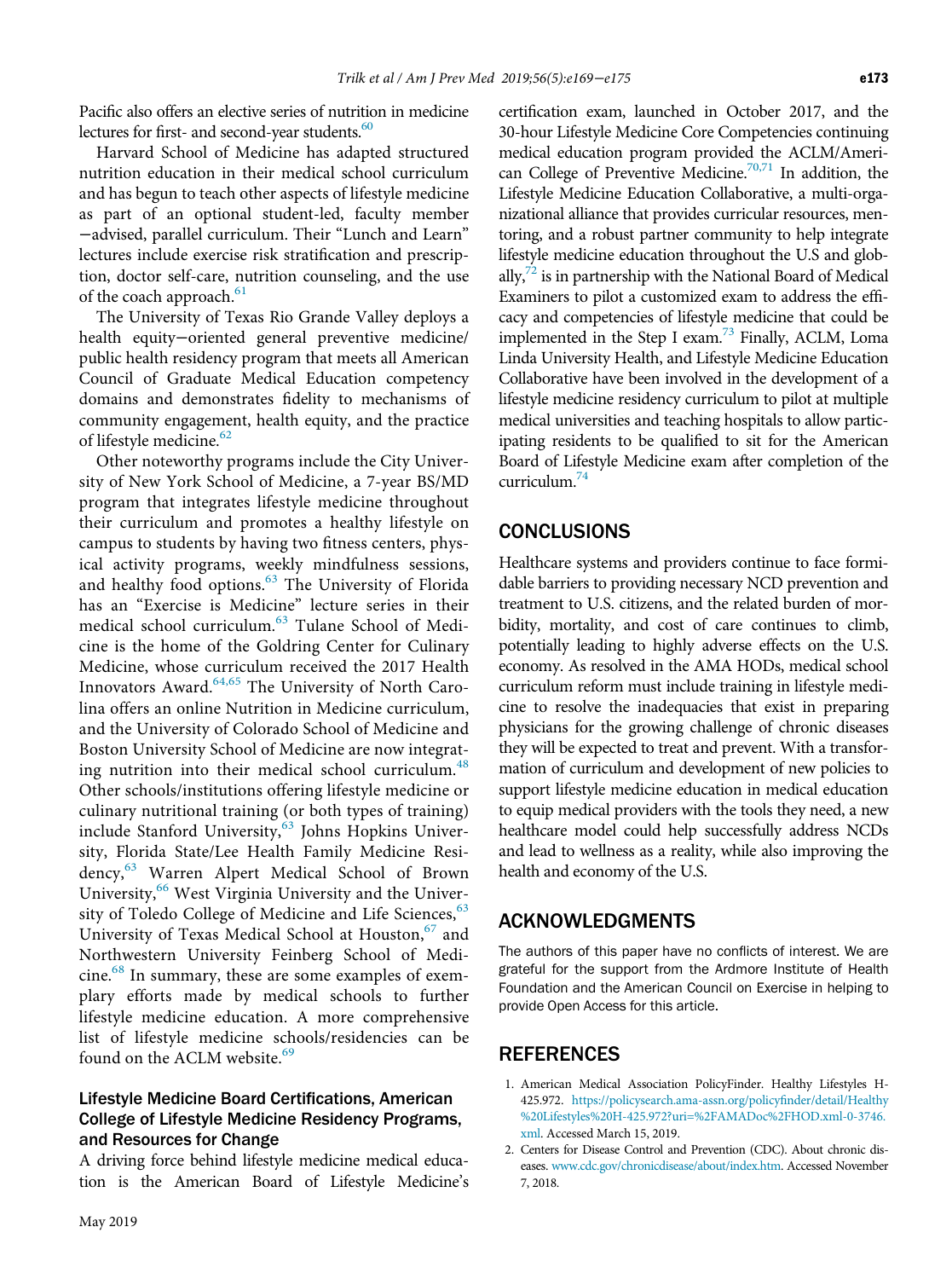- <span id="page-5-18"></span><span id="page-5-0"></span>3. Centers for Disease Control and Prevention (CDC). Health and economic costs of chronic diseases. [www.cdc.gov/chronicdisease/about/](http://www.cdc.gov/chronicdisease/about/costs/index.htm) [costs/index.htm.](http://www.cdc.gov/chronicdisease/about/costs/index.htm) Accessed November 7, 2018.
- 4. Gerteis J, Izrael D, Deitz D, et al. [Multiple Chronic Conditions Chart](http://refhub.elsevier.com/S0749-3797(18)32440-1/sbref0002)book[. AHRQ Publications No, Q14-0038. Rockville, MD: Agency for](http://refhub.elsevier.com/S0749-3797(18)32440-1/sbref0002) [Healthcare Research and Quality, 2014.](http://refhub.elsevier.com/S0749-3797(18)32440-1/sbref0002)
- <span id="page-5-19"></span><span id="page-5-1"></span>5. Mozaffarian D, Benjamin EJ, Go AS, et al. Heart disease and stroke statistics—2016 update. Circulation. 2016;133(4):e38–e360. [https://](https://doi.org/10.1161/CIR.0000000000000350) [doi.org/10.1161/CIR.0000000000000350.](https://doi.org/10.1161/CIR.0000000000000350)
- <span id="page-5-20"></span><span id="page-5-2"></span>6. American Diabetes Association. The cost of diabetes. [www.diabetes.](http://www.diabetes.org/advocacy/news-events/cost-of-diabetes.html) [org/advocacy/news-events/cost-of-diabetes.html.](http://www.diabetes.org/advocacy/news-events/cost-of-diabetes.html) Accessed October 8, 2017.
- <span id="page-5-3"></span>7. National Cancer Institute. Cancer prevelance and cost of care projections. <https://costprojections.cancer.gov/>. Accessed October 4, 2017.
- <span id="page-5-21"></span><span id="page-5-4"></span>8. An R. Health care expenses in relation to obesity and smoking among U.S. adults by gender, race/ethnicity, and age group: 1998−2011. Public Health. 2015;129(1):29–36. <https://doi.org/10.1016/j.puhe.2014.11.003>.
- <span id="page-5-22"></span><span id="page-5-5"></span>9. Centers for Disease Control and Prevention (CDC). Adult obesity facts. [www.cdc.gov/obesity/data/adult.html](http://www.cdc.gov/obesity/data/adult.html). Accessed June 27, 2017.
- <span id="page-5-6"></span>10. Oster G, Edelsberg J, O'[Sullivan AK, et al. The clinical and economic](http://refhub.elsevier.com/S0749-3797(18)32440-1/sbref0005) [burden of obesity in a managed care setting.](http://refhub.elsevier.com/S0749-3797(18)32440-1/sbref0005) Am J Manag Care. 2000;6 [\(6\):681](http://refhub.elsevier.com/S0749-3797(18)32440-1/sbref0005)–689.
- <span id="page-5-23"></span><span id="page-5-7"></span>11. Revels S, Kumar SA, Ben-Assuli O. Predicting obesity rate and obesityrelated healthcare costs using data analytics. Health Policy Technol. 2017;6(2):198–207. [https://doi.org/10.1016/j.hlpt.2017.02.002.](https://doi.org/10.1016/j.hlpt.2017.02.002)
- <span id="page-5-24"></span><span id="page-5-8"></span>12. Carlson SA, Fulton JE, Pratt M, et al. Inadequate physical activity and health care expenditures in the United States. Prog Cardiovasc Dis. 2015;57(4):315–323. [https://doi.org/10.1016/j.pcad.2014.08.002.](https://doi.org/10.1016/j.pcad.2014.08.002)
- <span id="page-5-25"></span><span id="page-5-9"></span>13. Galuska DA, Will JC, Serdula MK, et al. Are health care professionals advising obese patients to lose weight. JAMA. 1999;282(16): 1576–1578. [https://doi.org/10.1001/jama.282.16.1576.](https://doi.org/10.1001/jama.282.16.1576)
- <span id="page-5-26"></span><span id="page-5-10"></span>14. Flocke SA, Stange KC. Direct observation and patient recall of health behavior advice. Prev Med. 2004;38(3):343–349. [https://doi.org/](https://doi.org/10.1016/j.ypmed.2003.11.004) [10.1016/j.ypmed.2003.11.004](https://doi.org/10.1016/j.ypmed.2003.11.004).
- <span id="page-5-27"></span><span id="page-5-11"></span>15. [Flocke SA, Clark A, Schlessman K, et al. Exercise, diet, and weight loss](http://refhub.elsevier.com/S0749-3797(18)32440-1/sbref0010) [advice in the family medicine outpatient setting.](http://refhub.elsevier.com/S0749-3797(18)32440-1/sbref0010) Fam Med. 2005;37 [\(6\):415](http://refhub.elsevier.com/S0749-3797(18)32440-1/sbref0010)–421.
- <span id="page-5-29"></span><span id="page-5-28"></span><span id="page-5-12"></span>16. Barnes PM, Schoenborn CA. Trends in adults receiving a recommendation for exercise or other physical activity from a physician or other health professional. HHS, CDC, National Center for Health Statistics Data Brief No 86. [www.cdc.gov/nchs/data/databriefs/db86.pdf](http://www.cdc.gov/nchs/data/databriefs/db86.pdf). Published February 2012. Accessed June 20, 2017.
- <span id="page-5-13"></span>17. American College of Lifestyle Medicine. [www.lifestylemedicine.org/](http://www.lifestylemedicine.org/). Accessed August 19, 2017.
- <span id="page-5-30"></span><span id="page-5-14"></span>18. Strom A, Jensen RA. Mortality from circulatory diseases in Norway 1940−1945. Lancet. 1951;257(6647):126–129. [https://doi.org/10.1016/](https://doi.org/10.1016/S0140-6736(51)91210-X) [S0140-6736\(51\)91210-X](https://doi.org/10.1016/S0140-6736(51)91210-X).
- <span id="page-5-31"></span>19. Puska P, Nissinen A, Tuomilehto J, et al. The community-based strategy to prevent coronary heart disease: conclusions from the ten years of the North Karelia project. Annu Rev Public Health. 1985;6(1):147– 193. <https://doi.org/10.1146/annurev.pu.06.050185.001051>.
- <span id="page-5-32"></span>20. [Puska P. Successful prevention of non-communicable diseases: 25 year](http://refhub.elsevier.com/S0749-3797(18)32440-1/sbref0014) [experiences with North Karelia Project in Finland.](http://refhub.elsevier.com/S0749-3797(18)32440-1/sbref0014) Public Health Med.  $2002:4(1):5-7.$
- <span id="page-5-15"></span>21. [Wynder EL. Cancer control and lifestyle medicine. Paper presented at:](http://refhub.elsevier.com/S0749-3797(18)32440-1/sbref0015) [Present and Future of Indoor Air Quality: Proceedings of the Brussels](http://refhub.elsevier.com/S0749-3797(18)32440-1/sbref0015) [Conference; 1989. p. 3](http://refhub.elsevier.com/S0749-3797(18)32440-1/sbref0015)–13.
- <span id="page-5-33"></span><span id="page-5-16"></span>22. Ornish D, Scherwitz LW, Billings JH, et al. Intensive lifestyle changes for reversal of coronary heart disease. JAMA. 1998;280(23):2001– 2007. <https://doi.org/10.1001/jama.280.23.2001>.
- <span id="page-5-34"></span><span id="page-5-17"></span>23. Mishra S, Xu J, Agarwal U, et al. A multicenter randomized controlled trial of a plant-based nutrition program to reduce body weight and cardiovascular risk in the corporate setting: the GEICO study. Eur J Clin Nutr. 2013;67(7):718–724. [https://doi.org/10.1038/ejcn.2013.92.](https://doi.org/10.1038/ejcn.2013.92)
- 24. Koertge J, Weidner G, Elliott-Eller M, et al. Improvement in medical risk factors and quality of life in women and men with coronary artery disease in the Multicenter Lifestyle Demonstration Project. Am J Cardiol. 2003;91(11):1316–1322. [https://doi.org/10.1016/S0002-9149\(03\)](https://doi.org/10.1016/S0002-9149(03)00320-5) [00320-5](https://doi.org/10.1016/S0002-9149(03)00320-5).
- 25. Yusuf S, Hawken S, Ounpuu S. Effect of potentially modifiable risk factors associated with myocardial infarction in 52 countries (the INTERHEART study): case-control study. J Cardiopulm Rehabil. 2005;25(1):56–57. [https://doi.org/10.1097/00008483-200501000-](https://doi.org/10.1097/00008483-200501000-00013) [00013](https://doi.org/10.1097/00008483-200501000-00013).
- 26. Ford ES, Bergmann MM, Kröger J, et al. Healthy living is the best revenge: findings from the European Prospective Investigation Into Cancer and Nutrition-Potsdam study. Arch Intern Med. 2009;169 (15):1355–1362. [https://doi.org/10.1001/archinternmed.2009.237.](https://doi.org/10.1001/archinternmed.2009.237)
- 27. Matheson EM, King DE, Everett CJ. Healthy lifestyle habits and mortality in overweight and obese individuals. J Am Board Fam Pract. 2012;25(1):9–15. <https://doi.org/10.3122/jabfm.2012.01.110164>.
- 28. [HHS. Healthy people 2000. National health promotion and disease](http://refhub.elsevier.com/S0749-3797(18)32440-1/sbref0022) [prevention objectives. U.S. Government Printing Of](http://refhub.elsevier.com/S0749-3797(18)32440-1/sbref0022)fice, 1991.
- 29. [U.S. Preventive Services Task Force.](http://refhub.elsevier.com/S0749-3797(18)32440-1/sbref0023) Guide to Clinical Preventive Services[. 2nd ed. Baltimore, MD: Williams & Wilkins, 1996.](http://refhub.elsevier.com/S0749-3797(18)32440-1/sbref0023)
- 30. Kolasa KM, Rickett K. Barriers to providing nutrition counseling cited by physicians: a survey of primary care practitioners. Nutr Clin Pract. 2010;25(5):502–509. [https://doi.org/10.1177/0884533610380057.](https://doi.org/10.1177/0884533610380057)
- 31. Kris-Etherton PM, Akabas SR, Douglas P, et al. Nutrition competencies in health professionals' education and training: a new paradigm. Adv Nutr. 2015;6(1):83–87. <https://doi.org/10.3945/an.114.006734>.
- 32. Garry JP, Diamond JJ, Whitley TW. Physical activity curricula in medical schools. Acad Med. 2002;77(8):818–820. [https://doi.org/10.1097/](https://doi.org/10.1097/00001888-200208000-00011) [00001888-200208000-00011.](https://doi.org/10.1097/00001888-200208000-00011)
- 33. Forman-Hoffman V, Little A, Wahls T. Barriers to obesity management: a pilot study of primary care clinicians. BMC Fam Pract. 2006;7 (1):35. <https://doi.org/10.1186/1471-2296-7-35>.
- 34. Yarnall KS, Pollak KI, Østbye T, et al. Primary care: is there enough time for prevention? Am J Public Health. 2003;93(4):635–641. [https://](https://doi.org/10.2105/AJPH.93.4.635) [doi.org/10.2105/AJPH.93.4.635](https://doi.org/10.2105/AJPH.93.4.635).
- 35. Østbye T, Yarnall KS, Krause KM, et al. Is there time for management of patients with chronic diseases in primary care? Ann Fam Med. 2005;3(3):209–214. <https://doi.org/10.1370/afm.310>.
- 36. Vetter ML, Herring SJ, Sood M, et al. What do resident physicians know about nutrition? An evaluation of attitudes, self-perceived proficiency and knowledge. J Am Coll Nutr. 2008;27(2):287–298. [https://](https://doi.org/10.1080/07315724.2008.10719702) [doi.org/10.1080/07315724.2008.10719702](https://doi.org/10.1080/07315724.2008.10719702).
- 37. Daley BJ, Cherry-Bukowiec J, Van Way CW III, et al. Current status of nutrition training in graduate medical education from a survey of residency program directors: a formal nutrition education course is necessary. J Parenter Enteral Nutr. 2016;40(1):95–99. [https://doi.org/10.](https://doi.org/10.1177/0148607115571155) [1177/0148607115571155](https://doi.org/10.1177/0148607115571155).
- 38. Block JP, DeSalvo KB, Fisher WP. Are physicians equipped to address the obesity epidemic? Knowledge and attitudes of internal medicine residents. Prev Med. 2003;36(6):669–675. [https://doi.org/10.1016/](https://doi.org/10.1016/S0091-7435(03)00055-0) [S0091-7435\(03\)00055-0](https://doi.org/10.1016/S0091-7435(03)00055-0).
- 39. Rogers LQ, Gutin B, Humphries MC, et al. Evaluation of internal medicine residents as exercise role models and associations with self-reported counseling behavior, confidence, and perceived success. Teach Learn Med. 2006;18(3):215–221. [https://doi.org/10.](https://doi.org/10.1207/s15328015tlm1803_5) [1207/s15328015tlm1803\\_5.](https://doi.org/10.1207/s15328015tlm1803_5)
- 40. [Clarke CA, Bonnet JP, Gail Davis M, et al. Lifestyle medicine profes](http://refhub.elsevier.com/S0749-3797(18)32440-1/sbref0034)[sionals in training: a survey of behaviors, knowledge and needs.](http://refhub.elsevier.com/S0749-3797(18)32440-1/sbref0034) Inter[net J Allied Health Sci Pract.](http://refhub.elsevier.com/S0749-3797(18)32440-1/sbref0034) 2017;15(4):11.
- 41. Van Horn L. The nutrition academic award: brief history, overview, and legacy. Am J Clin Nutr. 2006;83(4):936S–940S. [https://doi.org/](https://doi.org/10.1093/ajcn/83.4.936S) [10.1093/ajcn/83.4.936S](https://doi.org/10.1093/ajcn/83.4.936S).